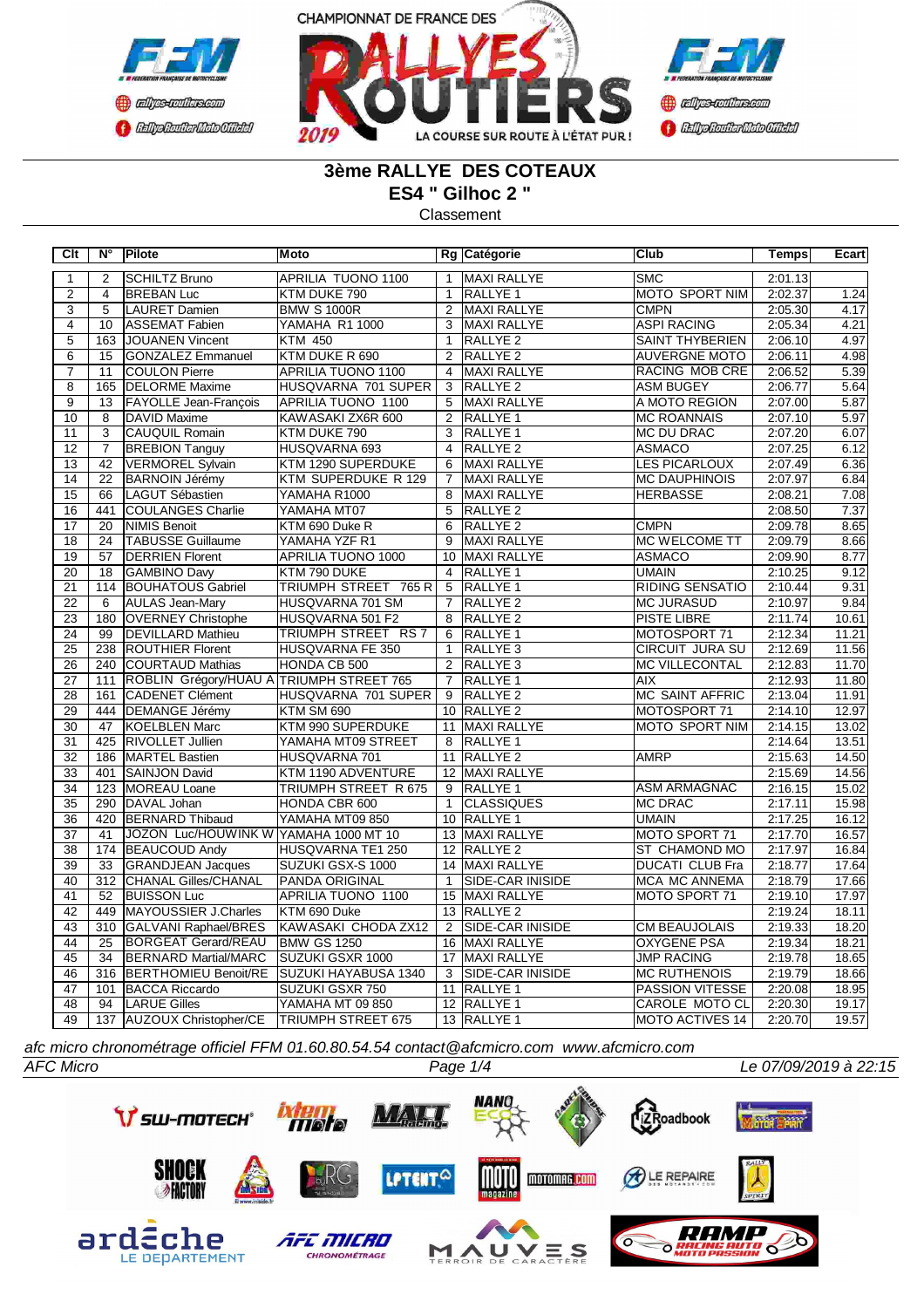



3ème RALLYE DES COTEAUX ES4 " Gilhoc 2 " **Classement** 

| Clt             | N°               | Pilote                                          | Moto                        |                 | Rg Catégorie            | <b>Club</b>            | Temps   | Ecart |
|-----------------|------------------|-------------------------------------------------|-----------------------------|-----------------|-------------------------|------------------------|---------|-------|
| 50              | 422              | MICHEL Jean-Christian                           | KTM DUKE 3 690              |                 | 14 RALLYE 2             | <b>UMAIN</b>           | 2:21.00 | 19.87 |
| 51              | 293              | DURIS Jean-Luc                                  | HONDA CBR 900               | 2               | <b>CLASSIQUES</b>       | <b>ACTIVEBIKE</b>      | 2:21.16 | 20.03 |
| $\overline{52}$ | 130              | <b>BAUMGARTNER Jerome</b>                       | YAMAHA MT 09                |                 | 14 RALLYE 1             | <b>PASSION VITESSE</b> | 2:21.82 | 20.69 |
| 53              | 105              | SIMONNET Hervé                                  | YAMAHA MT 09 850            |                 | 15 RALLYE 1             | CORRC                  | 2:22.05 | 20.92 |
| 54              | 417              | OLSCHEWSKI William                              | <b>BMW S1000R</b>           |                 | 18 MAXI RALLYE          |                        | 2:22.26 | 21.13 |
| 55              | 184              | <b>RECOUR Hugo</b>                              | KTM 690 SMC                 |                 | 15 RALLYE 2             | Ott Racing Team        | 2:22.34 | 21.21 |
| 56              | 289              | <b>GUEGUIN Stéphane</b>                         | YAMAHA TDR 240              | 3               | <b>CLASSIQUES</b>       | <b>MOTO SPORT NIM</b>  | 2:22.63 | 21.50 |
| 57              | 182              | <b>BRELY Michaël/TOCHE</b>                      | KAWASAKI ER6 650            | 16              | <b>RALLYE 2</b>         | <b>LPP TEAM</b>        | 2:22.67 | 21.54 |
| 58              | 21               | <b>MAUREL Eric</b>                              | APRILIA TUONO 1100          | 19              | MAXI RALLYE             | CO 855 SENAS DU        | 2:22.73 | 21.60 |
| 59              | 185              | <b>ACHARD Norbert</b>                           | HUSQVARNA 701               | 17              | <b>RALLYE 2</b>         | <b>AMRP</b>            | 2:22.86 | 21.73 |
| 60              | 43               | PICHAT Yohann                                   | KTM 1290 SUPERDUKE          |                 | 20 MAXI RALLYE          | <b>RAMP</b>            | 2:23.25 | 22.12 |
| 61              | 244              | PARUSSINI Rudy                                  | HUSQVARNA FE 350            | 3               | RALLYE <sub>3</sub>     | ST CHAMOND MO          | 2:23.47 | 22.34 |
| 62              | 426              | <b>GUERRIN Jérémy</b>                           | TRIUMPH STREET R675         |                 | 16 RALLYE 1             |                        | 2:23.69 | 22.56 |
| 63              | 439              | VIGNAUD Frédéric                                | KTM DUKE 790                | 17              | <b>RALLYE 1</b>         | <b>KRT</b>             | 2:24.12 | 22.99 |
| 64              | 97               | <b>BRUN Eudes</b>                               | TRIUMPH STREET R 675        |                 | 18 RALLYE 1             | MOTO SPORT 71          | 2:24.17 | 23.04 |
| 65              | 411              | <b>DELAUNE Valère</b>                           | SUZUKI GSXR 1300            | 21              | MAXI RALLYE             |                        | 2:24.26 | 23.13 |
| 66              | 54               | <b>DEBURCK Philippe</b>                         | KTM ADVENTURE 1050          | 22              | <b>MAXI RALLYE</b>      | <b>ENDURO AMI DE</b>   | 2:24.81 | 23.68 |
| 67              | 445              | <b>BOURGEOIS Patrick</b>                        | KAWASAKI VERSYS 650         | 18              | <b>RALLYE 2</b>         | <b>AUVERGNE MOTO</b>   | 2:25.27 | 24.14 |
| $\overline{68}$ | 168              | <b>STEPHAN Pierre</b>                           | KTM DUKE R 690              |                 | 19 RALLYE 2             | MOTO TEAM 95           | 2:25.47 | 24.34 |
| 69              | 313              | RIBES Kévin/RIBES Julie                         | SUZUKI HAYABUSA 130         | $\overline{4}$  | SIDE-CAR INISIDE        | CORRC                  | 2:26.06 | 24.93 |
| $\overline{70}$ | 92               | RADOJEWSKI Stéphane                             | KTM DUKE 790                |                 | 19 RALLYE 1             | <b>MC DU DRAC</b>      | 2:26.41 | 25.28 |
| $\overline{71}$ | 405              | <b>DESTRAZ Jérémiah</b>                         | <b>BMW S1000R</b>           |                 | 23 MAXI RALLYE          |                        | 2:26.43 | 25.30 |
| $\overline{72}$ | 418              | <b>BARTOLO Cédric</b>                           | <b>TRIUMPH STREET 675</b>   |                 | 20 RALLYE 1             |                        | 2:26.76 | 25.63 |
| $\overline{73}$ | 448              | <b>KOHLER Swann</b>                             | YAMAHA MT09 850             | 21              | RALLYE <sub>1</sub>     |                        | 2:26.79 | 25.66 |
| $\overline{74}$ | 124              | <b>CHAPAS Tom</b>                               | YAMAHA YZF 750              |                 | 22 RALLYE 1             | <b>MC BESANCON G</b>   | 2:27.04 | 25.91 |
| $\overline{75}$ | 440              | <b>SARRABAYROUSE Brun</b>                       | YAMAHA MT09 850             |                 | 23 RALLYE 1             | <b>KRT</b>             | 2:27.40 | 26.27 |
| 76              | 113              | <b>GROSSE Johann</b>                            | YAMAHA MT09 850             |                 | 24 RALLYE 1             | MOTO TEAM 95           | 2:27.65 | 26.52 |
| $\overline{77}$ | 235              | <b>JARNAC Thomas</b>                            | KTM DUKE 390                | $\overline{4}$  | <b>RALLYE 3</b>         | <b>DUCATI CLUB Fra</b> | 2:27.92 | 26.79 |
| $\overline{78}$ | 170              | <b>GILLI Aurélien</b>                           | YAMAHA MT 07 689            | $\overline{20}$ | <b>RALLYE 2</b>         | PIT LONE ENDUR         | 2:28.50 | 27.37 |
| $\overline{79}$ | 109              | <b>FRANCOIS Nicolas</b>                         | HONDA 600 CBF               |                 | 25 RALLYE 1             | <b>GREZAC MC</b>       | 2:28.52 | 27.39 |
| $\overline{80}$ | 107              | MATHIEU Sylvain                                 | SUZUKI GSXR 750             | $\overline{26}$ | <b>RALLYE 1</b>         | MOTOSPORT 71           | 2:28.61 | 27.48 |
| $\overline{81}$ | 429              | <b>PATOUILLET Pierre</b>                        | <b>DUCATI MONSTER S2R 8</b> |                 | 27 RALLYE 1             | ZONE ROUGE MO          | 2:28.63 | 27.50 |
| 82              | 436              | UNAL Thierry                                    | KTM SMR 950                 | 28              | RALLYE <sub>1</sub>     |                        | 2:28.65 | 27.52 |
| 83              | 430              | PEYRET Olivier                                  | HONDA HORNET 600            | 29              | RALLYE <sub>1</sub>     |                        | 2:29.33 | 28.20 |
| 84              | 331              | <b>MENERET Florian/DUBE</b>                     | YAMAHA FJ 1200              | 5               | <b>SIDE-CAR INISIDE</b> | UM AIN                 | 2:29.38 | 28.25 |
| 85              | 407              | <b>COSTE Xavier</b>                             | <b>BMW R1200</b>            | 24              | MAXI RALLYE             |                        | 2:29.39 | 28.26 |
| 86              | 292              | <b>FORTIN Eric</b>                              | <b>BMW 80GS 1000</b>        | $\overline{4}$  | <b>CLASSIQUES</b>       | <b>IMNO</b>            | 2:29.56 | 28.43 |
| 87              | 302              | <b>LETHENET Cyrille</b>                         | YAMAHA 240 TDR              | 5               | <b>CLASSIQUES</b>       | <b>ST CHAMOND MO</b>   | 2:29.63 | 28.50 |
| $\overline{88}$ | $\overline{261}$ | COUDURIER Thierry                               | YAMAHA RDLC 350             | $\mathbf{1}$    | <b>ANCIENNES</b>        | <b>ARBUSIGNY</b>       | 2:29.66 | 28.53 |
| 89              | 175              | <b>CAILLOT Eric</b>                             | YAMAHA MT 07 689            | 21              | <b>RALLYE 2</b>         | <b>RC CREUSOTIN</b>    | 2:30.62 | 29.49 |
| 90              | 162              | <b>DUPUIS-MAURIN Valéry</b>                     | KAWASAKI ER6-N              | $\overline{22}$ | RALLYE <sub>2</sub>     | <b>MC DRAC</b>         | 2:30.76 | 29.63 |
| $\overline{91}$ | $\overline{51}$  | <b>PELAEZ Sylvain</b>                           | <b>DUCATI PANIGALE 1100</b> |                 | 25 MAXI RALLYE          | <b>CMPN</b>            | 2:30.90 | 29.77 |
| 92              | 423              | <b>D'ABRIGEON Franck</b>                        | <b>TRIUMPH STREET R675</b>  | 30              | RALLYE <sub>1</sub>     |                        | 2:31.20 | 30.07 |
| 93              | 46               | DOSMAS Philippe/DOSM                            | <b>BMW GS ADVENTURE 12</b>  |                 | 26 MAXI RALLYE          | LA MAIN AU PANIE       | 2:31.32 | 30.19 |
| 94              | 160              | <b>BOUSSELIN Philippe</b>                       | KTM DUKE 690                |                 | 23 RALLYE 2             |                        | 2:31.33 | 30.20 |
| 95              | 447              | <b>BOUCHON Jerome</b>                           | KTM EXCF 450                |                 | 24 RALLYE 2             | <b>RAMP</b>            | 2:31.44 | 30.31 |
| 96              | 91               | <b>GRATIOT Caroline</b>                         | HONDA 600                   |                 | 31 RALLYE 1             | <b>ASPI RACING</b>     | 2:31.47 | 30.34 |
| $\overline{97}$ | 287              | <b>SANTONI J.François</b>                       | HONDA CBR 900               | 6               | <b>CLASSIQUES</b>       | <b>POLICE NATIONAL</b> | 2:31.92 | 30.79 |
| 98              |                  | 314 ALEXIS Brice/MOLTENI L SUZUKI HAYABUSA 1300 |                             | 6               | <b>SIDE-CAR INISIDE</b> | <b>JURA SUD</b>        | 2:32.03 | 30.90 |

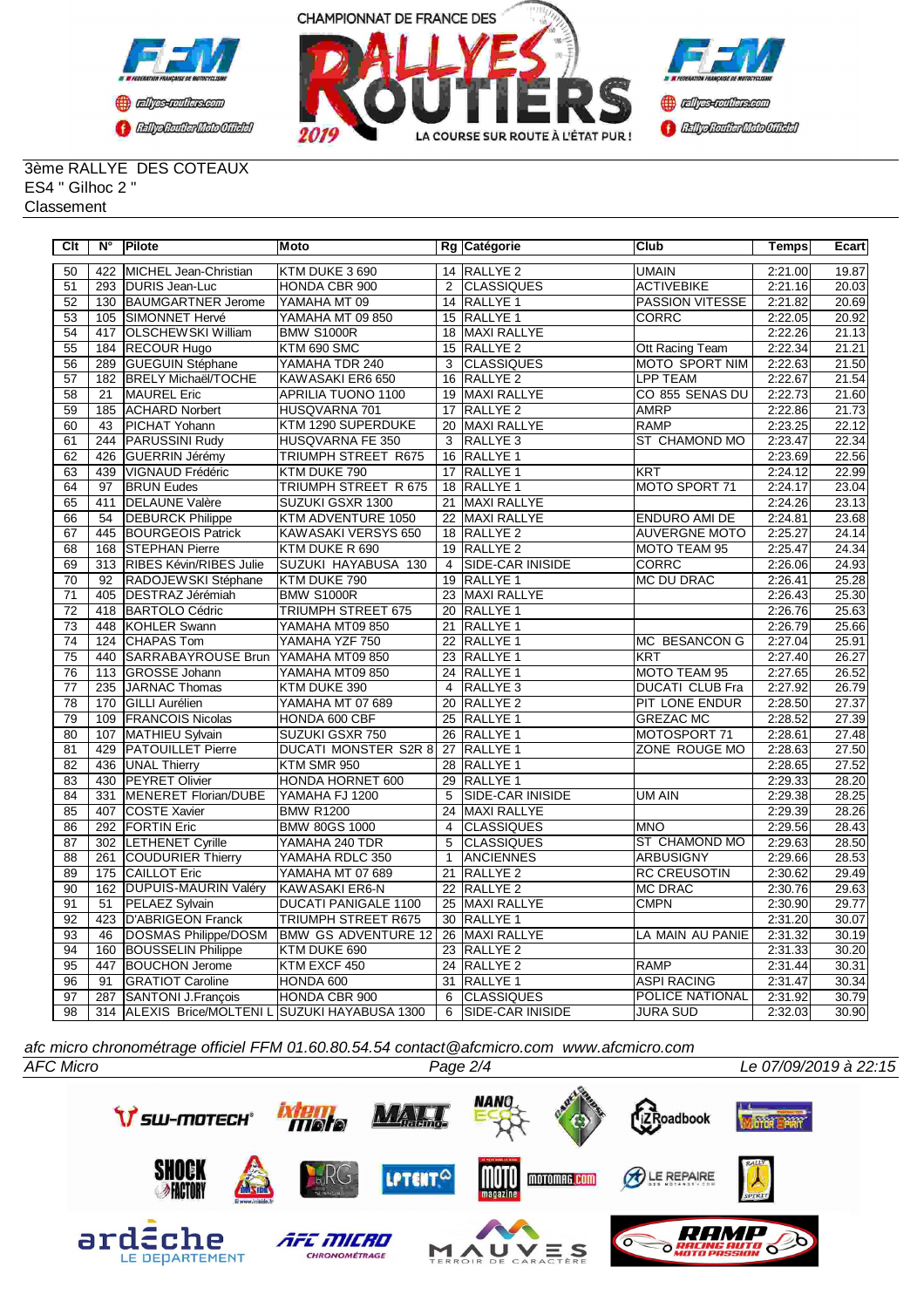



3ème RALLYE DES COTEAUX ES4 " Gilhoc 2 " **Classement** 

| Clt              | N°              | <b>Pilote</b>                | Moto                        |                 | Rg Catégorie             | Club                   | <b>Temps</b> | Ecart   |
|------------------|-----------------|------------------------------|-----------------------------|-----------------|--------------------------|------------------------|--------------|---------|
| 99               | 433             | <b>PINCE Yann</b>            | HUSQVARNA 701               |                 | 25 RALLYE 2              | <b>CENTRAL TEAM</b>    | 2:32.25      | 31.12   |
| 100              | 271             | <b>IDUFOUR Marc</b>          | <b>GAUTHIER F2 250</b>      | 2               | <b>ANCIENNES</b>         | <b>CM BEAUJOLAIS</b>   | 2:32.48      | 31.35   |
| 101              | 317             | <b>BACON Franck/CHOPAR</b>   | KTM CHODA RC8R 1190         | $\overline{7}$  | <b>SIDE-CAR INISIDE</b>  | <b>RACING MOB CRE</b>  | 2:32.75      | 31.62   |
| 102              | 167             | <b>MOLINET Denis</b>         | KAWASAKI VERSYS 650         | 26              | RALLYE <sub>2</sub>      | <b>MC DAUPHINOIS</b>   | 2:32.83      | 31.70   |
| 103              | 303             | CRESCENZO Sébastien          | HONDA CBR 900               | $\overline{7}$  | <b>CLASSIQUES</b>        | MOTO SPORT 71          | 2:32.83      | 31.70   |
| 104              | 188             | <b>BOYER Thierry</b>         | TRIUMPH 675                 | 27              | RALLYE <sub>2</sub>      | MOTOSPORT 71           | 2:32.85      | 31.72   |
| 105              | 432             | <b>VAURIS</b> Etienne        | <b>DUCATI MONSTER 796</b>   |                 | 32 RALLYE 1              |                        | 2:33.80      | 32.67   |
| 106              | 291             | <b>THEILLAC Thierry</b>      | <b>DUCATI SS 900</b>        | 8               | <b>CLASSIQUES</b>        | <b>MC ANGOUMOISI</b>   | 2:34.23      | 33.10   |
| 107              | 315             | LEPAGE Pauline/LEPAG         | YAMAHA R1 MS-R 1000         | 8               | SIDE-CAR INISIDE         | MC <sub>2</sub> A      | 2:34.77      | 33.64   |
| 108              | $\overline{37}$ | <b>NOVET Thibaud</b>         | KTM SUPER DUKE R 1          | $\overline{27}$ | <b>MAXI RALLYE</b>       | <b>MC DAUPHINOIS</b>   | 2:35.22      | 34.09   |
| 109              | 408             | <b>BOURSIER Michel</b>       | KTM 990 SMT                 | 28              | <b>MAXI RALLYE</b>       |                        | 2:35.90      | 34.77   |
| 110              | 421             | <b>BERNARD Loïc</b>          | KAWASAKI Z 750              | 33              | RALLYE <sub>1</sub>      | <b>UMAIN</b>           | 2:36.16      | 35.03   |
| 111              | 173             | <b>MESSEGHEM Christian</b>   | KAWASAKI VERSYS 650         | 28              | <b>RALLYE 2</b>          | MC DU COMMING          | 2:36.57      | 35.44   |
| 112              | 44              | <b>BASELLO Florent/FORIL</b> | <b>HONDA AFRICA TWIN 10</b> | 29              | MAXI RALLYE              | CORRC                  | 2:36.65      | 35.52   |
| 113              | 246             | <b>DION Fabrice</b>          | KTM DUKE 390                | 5               | <b>RALLYE 3</b>          | MC FLEUR DE LYS        | 2:36.76      | 35.63   |
| 114              | 318             | COUDERC Gilles/COUD          | YAMAHA FJ 1200              | 9               | SIDE-CAR INISIDE         | <b>MC VILLECONTAL</b>  | 2:37.18      | 36.05   |
| 115              | 321             | <b>BLEUSEZ David/CAPDE</b>   | CHODA ORIGINAL 1100         | 10              | <b>SIDE-CAR INISIDE</b>  | RACING MOB CRE         | 2:37.65      | 36.52   |
| 116              | 431             | <b>TOURNIER David</b>        | HONDA HORNET 600            | 34              | <b>RALLYE 1</b>          |                        | 2:38.14      | 37.01   |
| 117              | 434             | <b>ASFAUX Antoine</b>        | TRIUMPH STREET 675          |                 | 35 RALLYE 1              |                        | 2:38.15      | 37.02   |
| 118              | 402             | <b>FONTESSE Sébastien</b>    | KTM 990 SUPERDUKE           |                 | 30 MAXI RALLYE           |                        | 2:38.20      | 37.07   |
| 119              | 424             | <b>FOURNIER Martial</b>      | SUZUKI GSR 750              | 36              | <b>RALLYE 1</b>          |                        | 2:38.30      | 37.17   |
| 120              | 481             | MENIGOZ Laurent              | APRILIA PEGASO 650          | 9               | ICLASSIQUES              |                        | 2:38.56      | 37.43   |
| 121              | 491             | <b>BURRICAND Vincent/SE</b>  | HONDA ORION CBR 1000        | 11              | <b>SIDE-CAR INISIDE</b>  | <b>LRLM</b>            | 2:39.35      | 38.22   |
| 122              | 187             | <b>NOLY Bernard</b>          | KTM EXC 500                 | 29              | <b>RALLYE 2</b>          | <b>ASPI RACING</b>     | 2:39.72      | 38.59   |
| 123              | 31              | <b>POTIER Guillaume</b>      | DUCATI MULTISTRADA 1        | 31              | MAXI RALLYE              | MOTO SPORT NIM         | 2:40.97      | 39.84   |
| 124              | 55              | LAMOUR Marc                  | HONDA CBR 1100              | 32              | MAXI RALLYE              | VAL DE SEINE 76        | 2:41.07      | 39.94   |
| 125              | $\overline{30}$ | MOTTAZ Rémi                  | HONDA CB S 1300             |                 | 33 MAXI RALLYE           | <b>MGB MOTO</b>        | 2:41.60      | 40.47   |
| 126              | 115             | <b>DELACROIX Alain</b>       | TRIUMPH STREET 765 R        |                 | 37 RALLYE 1              | MUTUELLE DES M         | 2:41.68      | 40.55   |
| 127              | 164             | <b>PETUAUD-LETANG Brun</b>   | HUSQVARNA 701 SUPER         |                 | 30 RALLYE 2              | <b>PLV RACING</b>      | 2:43.35      | 42.22   |
| 128              | 460             | <b>REYNAUD Alexandre</b>     | <b>HONDA CB 499</b>         | 6               | RALLYE <sub>3</sub>      | <b>RAMP</b>            | 2:43.47      | 42.34   |
| 129              | 311             | <b>GUILHOT Frédéric/FANG</b> | <b>TRIUMPH 955 SPRINT</b>   | 12              | <b>SIDE-CAR INISIDE</b>  | <b>GUIDONS VELLAV</b>  | 2:46.63      | 45.50   |
| 130              | 437             | <b>FOUILLAND Bruno</b>       | <b>DUCATI MONSTER S2R 8</b> |                 | 38 RALLYE 1              |                        | 2:47.11      | 45.98   |
| 131              | 435             | HANNIGSBERG Morgane          | KTM DUKE 690                | 31              | <b>RALLYE 2</b>          |                        | 2:47.88      | 46.75   |
| 132              | 446             | <b>FARGIER Jean-Luc</b>      | KAWASAKI ER6-N 650          |                 | 32 RALLYE 2              |                        | 2:47.91      | 46.78   |
| 133              | 480             | POUTIER J.François           | HONDA FT 500                | 10              | <b>CLASSIQUES</b>        |                        | 2:48.25      | 47.12   |
| 134              | 265             | <b>FOUGERAS Gabriel</b>      | BMW R65 650                 | 3               | <b>ANCIENNES</b>         | <b>CAGNES S/VILLEN</b> | 2:48.31      | 47.18   |
| 135              | 264             | <b>RIVOLLET Jean-Yves</b>    | <b>GAUTHIER GA 125</b>      | $\overline{4}$  | <b>ANCIENNES</b>         | RAMP                   | 2:49.47      | 48.34   |
| 136              | 427             | PERROT Sabine                | TRIUMPH STREET R675         |                 | 39 RALLYE 1              | <b>MOTO SPORT NIM</b>  | 2:50.88      | 49.75   |
| 137              | 267             | <b>MARTIN Eric</b>           | SUZUKI GS 750               | 5               | <b>ANCIENNES</b>         | <b>MC VILLECOMTAL</b>  | 2:56.49      | 55.36   |
| 138              | 461             | <b>CHRISTIN Pierre</b>       | KTM EXC 125                 | $\overline{7}$  | RALLYE <sub>3</sub>      | <b>MCA</b>             | 2:57.38      | 56.25   |
| 139              | 251             | <b>IGERMANIQUE Pascal</b>    | KTM 390 DUKE                | 8               | RALLYE <sub>3</sub>      | <b>MC VERO</b>         | 2:57.78      | 56.65   |
| 140              | 263             | <b>ZANUTTO J.Francois</b>    | YAMAHA RDLC 350             | 6               | <b>ANCIENNES</b>         | MOTO CLUB ZON          | 2:59.45      | 58.32   |
| 141              | 410             | <b>IMARCO</b> Fabien         | DUCATI ST3 992              | 34              | <b>MAXI RALLYE</b>       | <b>MC PAYS D'AIX</b>   | 3:00.86      | 59.73   |
| 142              | 492             | TORRESAN Michel/TOR          | <b>ACM SSIORION 1000</b>    | 13              | <b>ISIDE-CAR INISIDE</b> |                        | 3:16.62      | 1:15.49 |
| $\overline{143}$ | 463             | <b>ORANGER Sylvain</b>       | YAMAHA YZF R125             | 9               | RALLYE <sub>3</sub>      | <b>LNCMPNDA</b>        | 3:20.60      | 1:19.47 |
| 144              | 409             | <b>GILOT Eric</b>            | DUCATI ST2 944              | 35              | MAXI RALLYE              | <b>MC PAYS D'AIX</b>   | 3:20.75      | 1:19.62 |
| 145              | 296             | <b>PIGEAT Richard</b>        | <b>DUCATI SUPER SPORT 9</b> |                 | 11 CLASSIQUES            | RACING MOB CRE         | 4:10.52      | 2:09.39 |